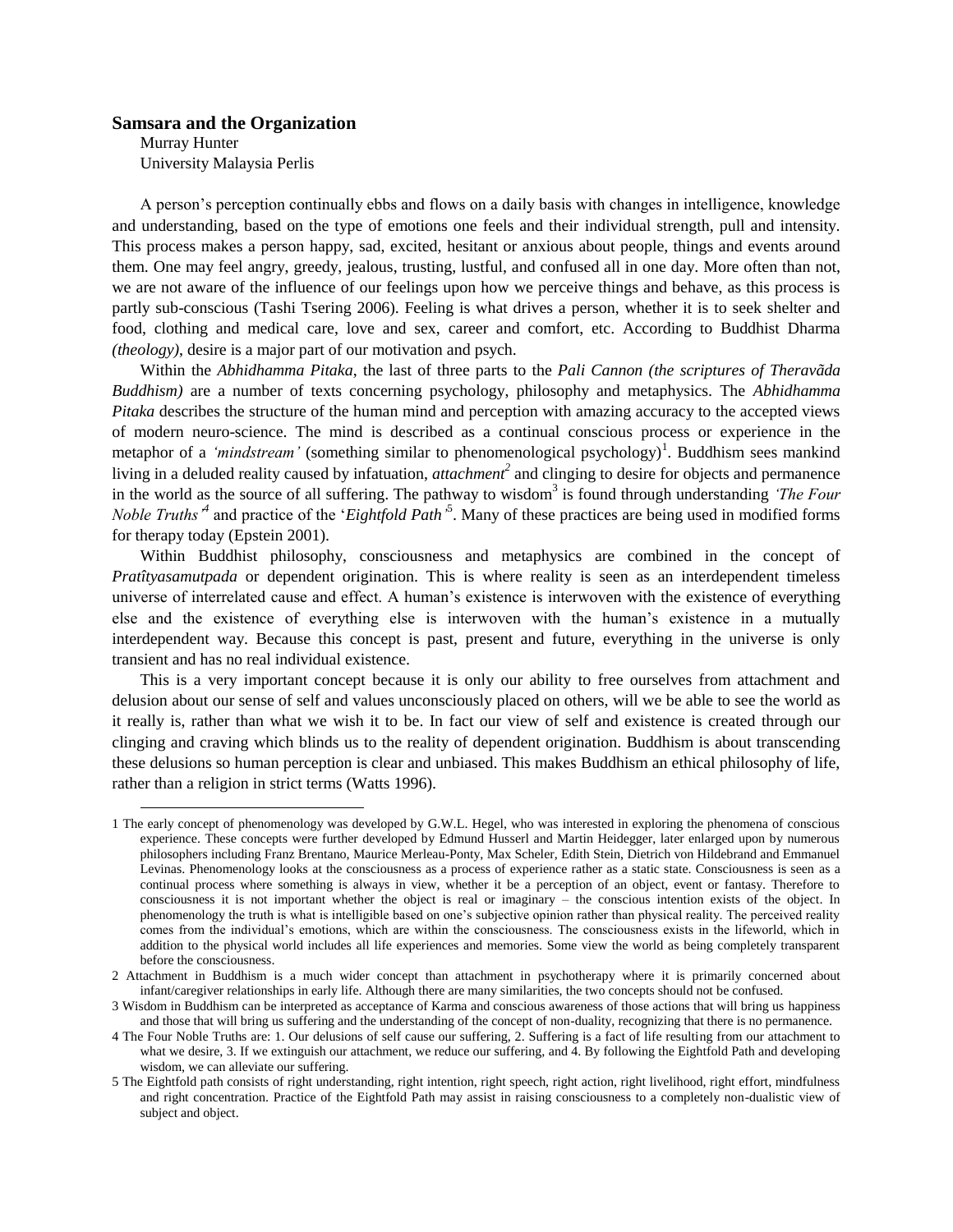Since the beginning of the Twentieth Century, especially after World War II, there has been a growing interest in Eastern philosophy in the West. The teachings of the *Abhidhamma Pitaka* have inspired and influenced many psychoanalysts and psychologists (Trungpa 1975, de Silva 1991, Claxton 1990, Epstein 1995), including Carl Jung, Erich Fromm, Albert Ellis, Jon Kabat-Zinn and Marsha M. Linehan. There has been a great leap forward in humanitarian and transpersonal philosophical influence both in therapy and management theories (Goleman 2004). Dialogue between philosophy theorists and practitioners of East and West has led to mutually influential relationships between them (Safran 2003). This has led to new insights into therapies and new schools of thought on both sides (Grossman 2004, Safran 2003, Sherwood 2005). Aspects of Buddhist Dharma are also incorporated in the works of Western philosophers including Caroline A. F. Rhys David and Alan Watts.

Buddhist Dharma describes the mind as five *Skandhas (*layers) consisting of;

The body including sight, hearing, taste, smell and tactile feeling *(rupa)*, Sensations and feelings *(vedana),* (contact between the body senses and objects), Perceptions and ideas *(samjňa),* (our ability to recognize objects and ideas), Mental acts *(samskara),* (willpower and attention), and Basic consciousness *(vijnaňa)<sup>6</sup>* .

The last four layers make up the psych *(naman)*. Under *Mahayama*, but not *Theravãda* Buddhism there exists a *'storehouse'* consciousness of inborn templates<sup>7</sup> designating how to perceive the world resulting from one's karmic history *(bijas)*. *Bijas* combines with *naman* to form an ego or collective consciousness<sup>8</sup> creating the conscious illusions of everyday life.

The senses (eye, ear, nose, tongue and body) when see, hear, smell, taste or feel an object do so without identifying and giving any label to it. The senses collect raw data which must be identified through the process of discernment where the object's characteristics are matched against templates in the mind (memory). Once the object is identified, pleasure or pain feelings develop from the sense consciousness. This feeling then develops into like or dislike for the object which triggers feelings of desire or repulsion. Desire or repulsion varies in its intensity from a mild to a strong attraction or repulsion for the object. It is this feeling which gives any object value to a person.

Feelings can be generated from our natural condition, mental disposition, personality and training. Our natural condition is the intuitive tendency we feel whenever an object comes in contact to the senses. There will be a natural tendency to go towards or away from the object. In contrast our mental disposition is affected by our moods and can also be influenced by altered mind states like intoxication. Our life experience, environment and cultural influences all contribute the development of our personality, which also influences how we react to something. Finally through mental conditioning developed by training, we can change our programmed responses to objects. This can be seen when learning to drive a car. When just learning we need to concentrate on every action taken but once driving is conditioned within our mind, we do not require the same concentration, and actions taken appear to happen intuitively naturally.

Once we have a feeling about any object, our intention coordinates and directs the rest of the elements of our mind in respect of the object. Intention activates any action that will be taken based on the strength of our feelings. Our feelings and intention are very strongly related to our motivation. Our decision to act on anything is intention.

Our thoughts, speech and actions create karma. Karma is the law of cause and effect in relation to our mind, speech and actions, *i.e.,* moral causation. New karma is continually generated through our *"mindstream"* and is kept within us like a storage bank. Karma can be good or bad depending on the nature of the actions.

<sup>6</sup> See Tejguru Sirshree Tejparkhiji, (2006). Detachment from Attachment – Let Bliss Succeed, Let Sorrow Fail, Bombay, Tej Gyan Foundation.

<sup>7</sup> This would be something like psychic inheritance.

<sup>8</sup> This would be something like Carl Jung's concept of collective unconscious.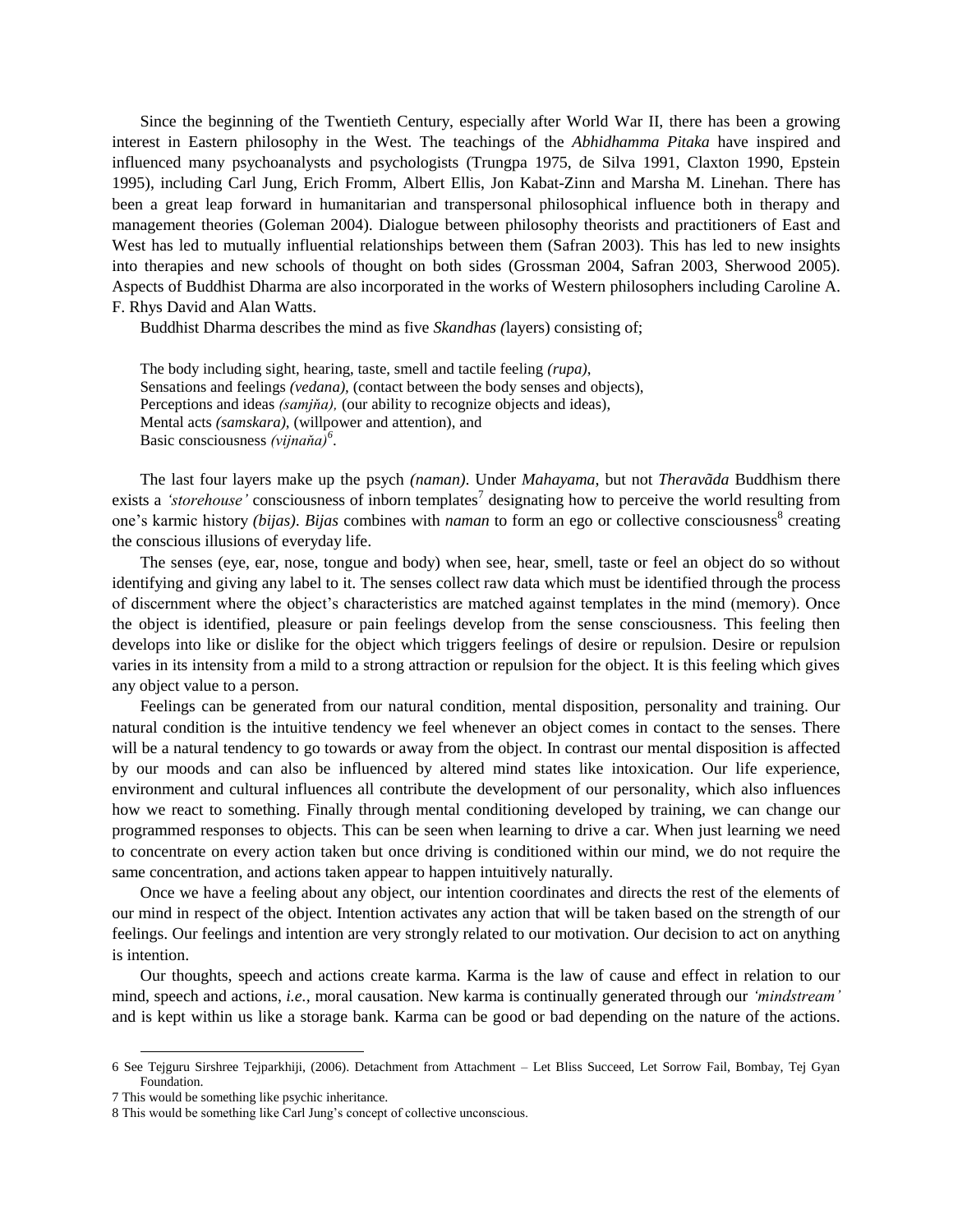Our stored karma determines how we perceive and respond to stimuli in the world. These are considered our natural or intuitive responses.

Due to the large number of stimuli within the world we live within, attention focuses our mind on specific objects in a similar way a filter takes away things that are unwanted. There are many stimuli and corresponding mental factors operating at once, however the mind is unable to process them simultaneously. In this situation only data from one sense can be processed at a time. This means for example if driving a car and speaking on a phone at the same time, stimuli from outside the car and from the phone can only be processed sequentially meaning we are experiencing an illusion that both are operating together (Tashi Tsering 2006, P. 26).

There are a number of higher mental processes which are sometimes present. Aspiration, similar to intention, moves a person closer to an object of attachment or away from an object of aversion. This can occur both consciously and unconsciously. Aspiration is much stronger and not always present. Aspiration is the basis for enthusiasm. Appreciation develops aspiration by signaling positive or negative qualities of the object in attention. This has the effect of directing the mind closer to or further away from the object. Appreciation also develops the feeling of desire and secures its recollection in the mind. Recollection is the ability of the mind to return to any object, and forms part of the memory. Concentration is the ability of the mind to remain focused on any object. Intelligence is the ability to examine an object and determine its value. It does this by examining an object's characteristics to determine whether it is attractive or repulsive. These decisions are made on what information the mind can retrieve about the object from memory. Therefore for the mind to carry out these functions there must be an object whether physical or imaginary.

The process of attachment begins at birth where we are quickly dependent on our mother and create likes and dislikes for things. As these emotions are so strong, the majority of people are incapable of withdrawing from these attachments in later life<sup>9</sup>. The thought processes that lead to attachment are important to how we identify our own sense of self and being. This is agreed upon by many psychoanalysts, including Freud, who see traits like anger, aggressiveness, craving, hatred and lust make a large contribution to how we see ourselves (Metzner 1997, Engler 1993, 2003, Epstein 1995, 2007). Attachment also gives things value or meaning, rather than the perception of the actual reality (Tart 1997). It becomes the *"lens"* through which the environment is experienced and interpreted (Welwood 2001, Zimberoff & Hartman 2002).

There are different forms of attachment<sup>10</sup>. Sensual attachment occurs when we like processing objects that we are enchanted with. These objects include colours, shapes, sounds, odours, flavours, other objects of desire, images *(whether real or imaginary)* of the past, present and future that are in the mind. Sensual attachment can lead to feelings of envy, anger, arrogance, hate and can even lead to acts of murder and suicide. Everything a human does has some origin in sensual attachment and it is the power that drives people to study, work and earn money in the search of pleasure. Because of the desire to feel good, one can become a slave to another for the trappings of status, power, wealth and comforts that it brings, even though it forces one to agree all the time. Such a relationship brings out arrogance, ostentation and blind-less attachment. The desire to go to heaven preached in most religion also has its roots in sensuality. Sensuality is the primary form of attachment.

To have one's own opinions is very natural. However when ideas and opinions become cemented into a person's mind and they cling to them, this becomes attachment. Many of these opinions are bound up in customs, professions, religions, traditions and rituals and our perceptions become dogma based upon the beliefs a person subscribes to (Vajiranama 1962). They become stubborn convictions which cannot be changed due to the cement of long held traditions, professional practices and/or beliefs. The clinging to views and opinions is based on original ignorance, where existence becomes very mechanical with programmed type responses. If we see wrong we rarely admit it, often leading to anger and even violence or war, where naïve doctrines are held. When we become attached to our sheltered culture, imagination and perceptions, the

<sup>9</sup> This has many similarities to some of the concepts in Freudian Psychoanalysis, see Wallin, D. J., (2007). Attachment in Psychotherapy, New York, The Guilford Press, P. 31.

<sup>10</sup> For a discussion on the various types of delusions and attachment see: Buddhadasa Bhikkhu (2007). Handbook for mankind: Realizing your full potential as a human being, Bangkok, Amarin Publishing (Translated from the Thai edition by Aniyanada Bhikkhu Roderick S. Bucknell).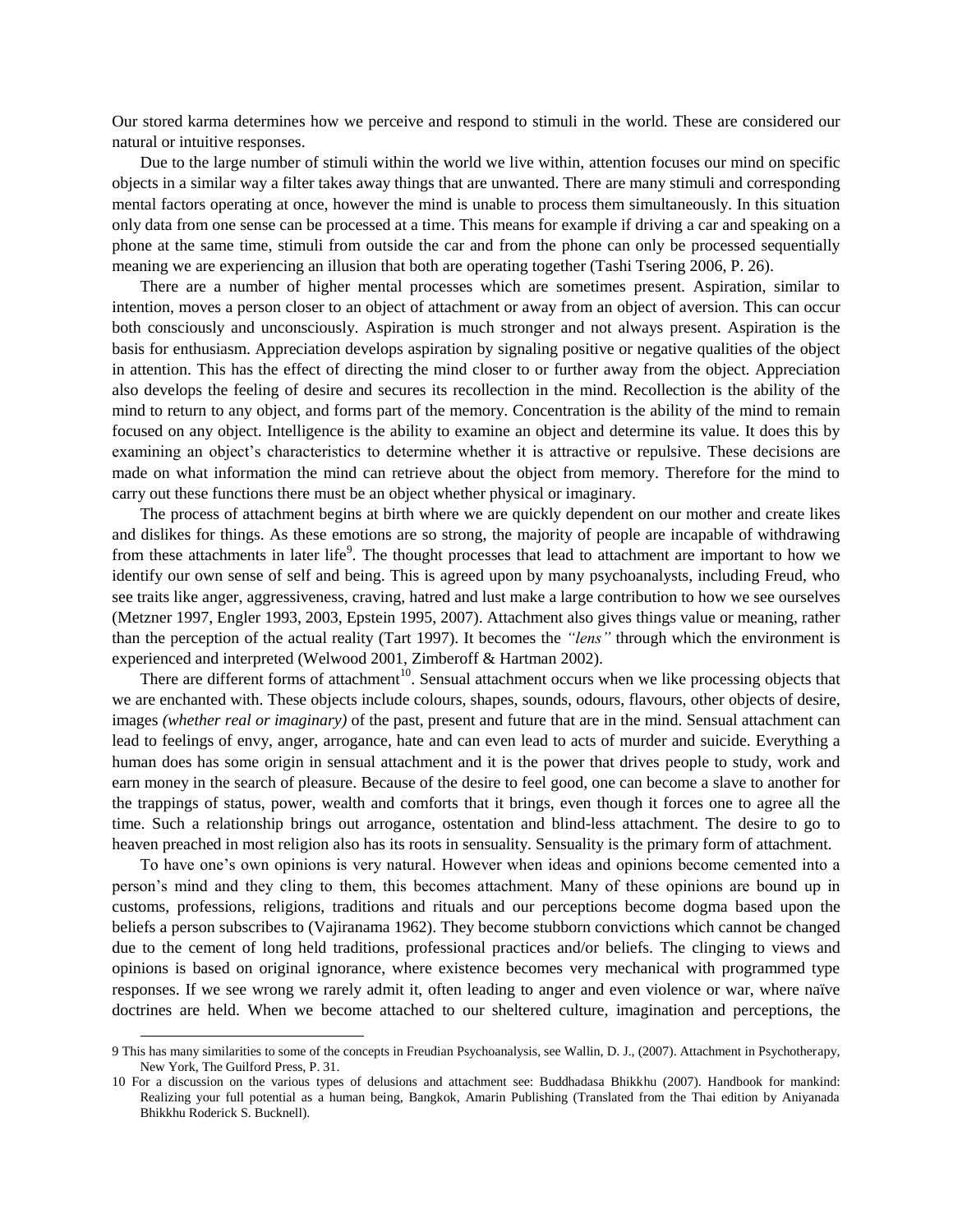potential for progress and development is hindered. When things are considered sacred and cannot be changed under any circumstances, i.e., beliefs about *"artifacts"* like qualifications, *"magical processes"* like strategic planning and *"secret procedures"* like employee selection, rationality is distorted and becomes a barrier to change.

Finally, one can be attached to the belief of the idea of *'self'* or *T*'. This is also a common occurring form of attachment and like attachment to opinion, is very hard to detect. The paradigm of *"me and mine"* is based on our primal instincts to hunt and gather, procreate and protect, etc. We also tend to see our existence as eternal and fear the concept of death. This form of attachment eliminates any beliefs in transience where the person unconsciously develops delusions of permanence and solidity. This creates the fear of loss and desire to defend and protect both time and space as something needing to be held onto. Freud (1926) also saw the importance of the sense of loss to a person – love, object or experience, and saw that loss *(and potential loss)* can lead to manifestations of depression and anxiety. This most often leads to the search for pleasure seeking experiences to avoid further pain and suffering.

Another consequence of the *"me and mine"* paradigm is the development of aversion. When something threatens our self image, aversion steps in to maintain our self notion of permanence. Aversion may range from simple avoidance of the issue, to dissatisfaction, frustration or intense anger. The source of all these symptoms is our ignorance of our self at the unconscious level where the mind exaggerates the negative parts of our self image (Tashi Tsering 2006, P.54). Attachment can also feel good as it may be covered in love, *i.e.,* slave of a person, or anger with oneself may be covered with hate for something or someone external to oneself. These symptoms develop a number of defense mechanisms discussed in the next section.

According to Buddhadasa Bhikkhu (2007, P. 65) suffering arises because of unsatisfied desire and infatuation, leading to a vicious cycle. This is known as the *Wheel of Samsara* which pictorially depicts the endless cycle of suffering continually flowing through our life in the past, present and future, leading to endless births, deaths and rebirths through various realms (mind-states) for all forms of life.

Central to the *Wheel of Samsara* is the concept of *Paticcasamuppada* or *dependent origination* which is a perception state based on ignorance. Through sensual *(eye, nose, ear, tongue, body or mind)* contact with something, feelings are derived. This is because of our notion of self *("I and mine")* and desire, always bringing suffering through feelings, attachment and clinging. Buddhadasa Bhikkhu (1992, pp. 32-41) gives numerous examples of *dependent origination* like when a baby is upset when her doll is broken, a boy fails an exam and ends up fainting or crying, a girl sees her boyfriend walking with another girl and becomes inflamed and furious and people become attached to foods they like. In each case Buddhadasa explains that the sensual consciousness is aroused giving rise to feelings, bringing a conditioned response based on ignorance, triggered by one or more of the types of desire, discussed above.

*Dependent origination* occurs within the context of flowing through a number of states of ignorance and types of attachment, being continually re-birthed within one of the realms *(mind-states)*. Thus living things are just transient beings through each realm *(mind-state),* which infers that the perception of an independent self life existence is an illusion. The Twelve *dependent origination* links, which resemble a person's thought processes on the outer part of the *Wheel of Samsara* are explained below:

Ignorance is the first of twelve situations in dependent origination. A blind woman who is about to fall over a cliff is metaphorically depicted. This shows that a person with a mind deluded in ignorance will stumble through rebirth, after rebirth ignorant of what really constitutes her individual existence and reason for her suffering. Therefore unable to break the *cycle of samsara*.

Karma or action is the second link where we shape our lives by the actions we take. This is symbolically depicted by the potter creating pots. Good karma leads to our transition to the higher realms *(mind-state)* and bad karma leads us to the lower realms. Ignorance leads to being imprisoned within the *cycle of samsara*.

Consciousness of mind is the third link, usually depicted by a swinging monkey representing how our mind moves from object to object through boredom without examining oneself. This is confused and ignorant consciousness where understanding of the concept of non-permanence is impossible. If the consciousness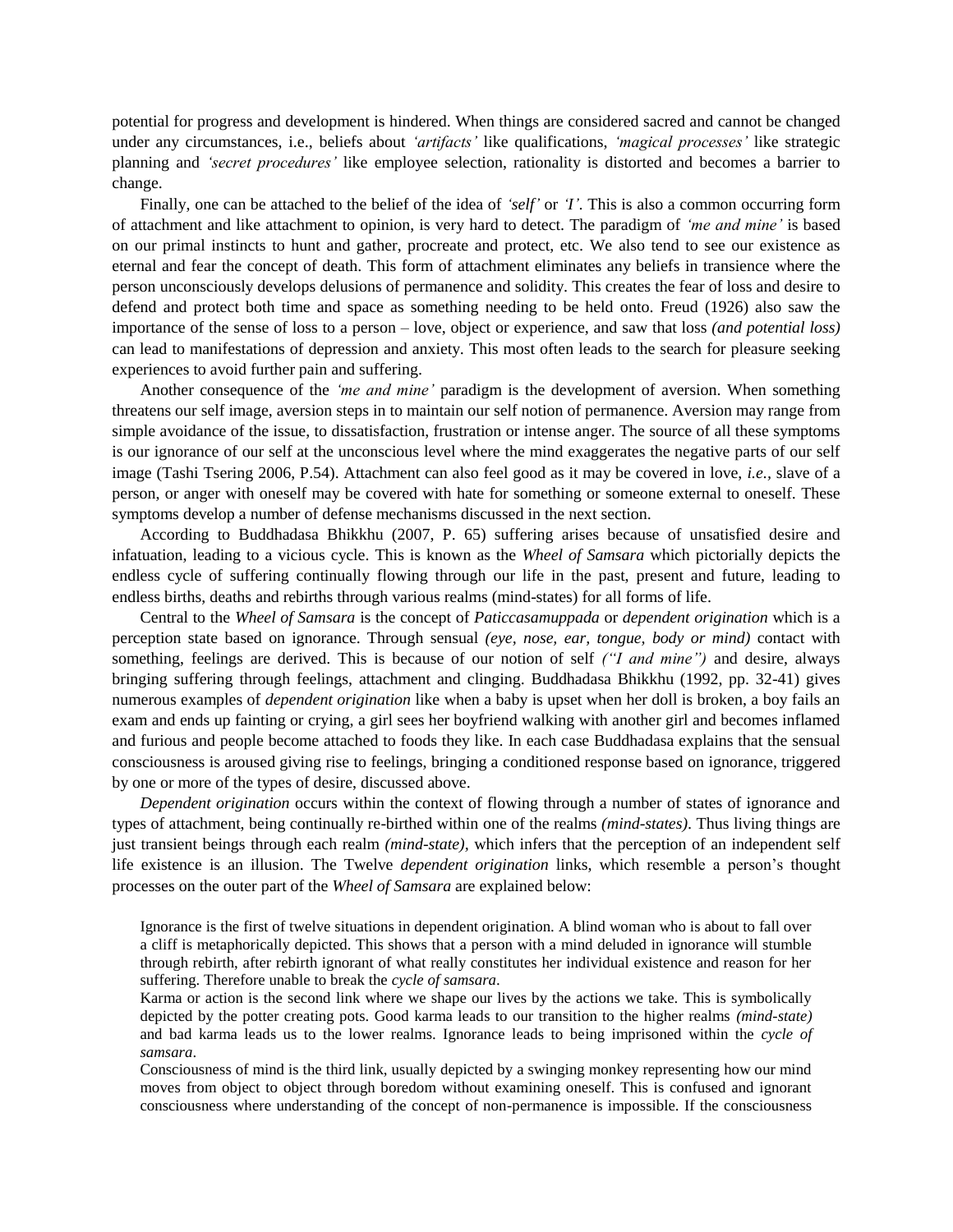cannot be transformed from ignorance to enlightenment, then the person will continue going around the *cycle of samsara*.

Name and form make up the forth link referring to the five forms that constitute a person, physical being (the senses), contact with objects, perception, mental labeling and consciousness. If our consciousness still retains some ignorance before death then the forth form will go to the intermediate period between death and rebirth. This is depicted by a man rowing a boat halfway across a river, yet to reach the other side.

The five senses are the fifth link following on from the last link where a person is about to undergo rebirth. The five senses, sight, hearing, smell, taste and touch are physically formed in the mother's womb but yet to have the power of sight, hearing, smell, taste and touch because as depicted in the picture, the house is still empty.

Contact is the sixth link which is the point where the senses make contact with an object but are yet to form any reaction to the contact. This is usually depicted by two embracing lovers.

Perception is the seventh link where contact with an object gives a basic intuitive feeling of pain or pleasure. This stimulus is not felt as something liked or disliked at the perception stage. The power of perception is usually depicted in the *cycle of samsara* as a man with an arrow through his head.

Attachment is the eighth link. A person begins to mentally label perceptions as good or bad according to our self-centered desires and aversions. This attachment builds our desires, contributing to our suffering. The person addicted to alcohol in the *cycle of samsara* is symbolic of the attachments we create.

Craving is the ninth link, which is more intense form of attachment. People are not content with what they have and desire to seek pleasure and avoid pain, even at the cost of harm to others. This is intensely selfish and leads to bad karma which traps one to going around the *cycle of samsara.* This is depicted by a monkey reaching out on a tree for more fruit.

Another birth within *samsara* is the tenth link. A person with a life of craving through ignorance will be doomed to be re-birthed within the *cycle of samsara*. This is depicted by the pregnant woman.

Existence is the eleventh link where the woman has already given birth. The karma from selfish attachment and craving of the last life has caused an existence within the *cycle of samsara* in the next life.

Death is the final link in the *cycle of samsara*. If death occurs with any semblance of ignorance in the mind, then birth will occur again and again in the *cycle of samsara* until it can be broken through an understanding of dependent origination. This is depicted in a picture of a person taking a corpse out for burial.

The links in the cycle of *Paticcasamuppada* (dependent origination) are states conditioned by the previous link and go onto condition the following link. Through ignorance there is karma that creates a conditioned consciousness of despair. The physical senses condition the mind consciousness through perception, creating feelings that trigger attachment and craving. This escalates into clinging which conditions karma, the force which determines which realm *(mind-state)* the person will enter into at rebirth, continuing the *cycle of samsara.* This links the past, the present and the future.

The six realms *(5 in Theravada Buddhism)* inside the links of *Paticcasamuppada* can be seen as metaphors for various *'mind-states'* one experiences during life <sup>11</sup>. The depicted realms can be correlated to psychotic pathologies (Buddhaghosa 1991). Existence in each realm creates a different sense of self (Mitchell 1993) reflecting distorted views of their own ego (Moacanin 1986), leading to certain types of behavior. Unless one can break free of their karma, one is trapped into moving between these different realms or *"mind-states".* Ones actions of body, speech and mind extend beyond the present life will determine what realm one will be rebirthed into in the next life. Each realm has particular advantages and disadvantages for obtaining enlightenment.

The Realm of the *Deva* (gods) is a world where the *Deva* have great power, are very wealthy, have a long life and are relieved of all forms of suffering. They have got to this realm because of amassing lots of good karma. The *Deva* are complacent and therefore blind to the suffering of others and cannot learn compassion and wisdom. During their long life in this realm they use up all their good karma and are re-birthed in lower realm in the next life as they are still tempted by sensual pleasures and distracted from meditation. In

<sup>11</sup> Individuals can have several views of themselves which can change over time depending on life circumstances and on personal and interpersonal processes. External experiences are absorbed into the consciousness and given form through both sense of self and projection onto others.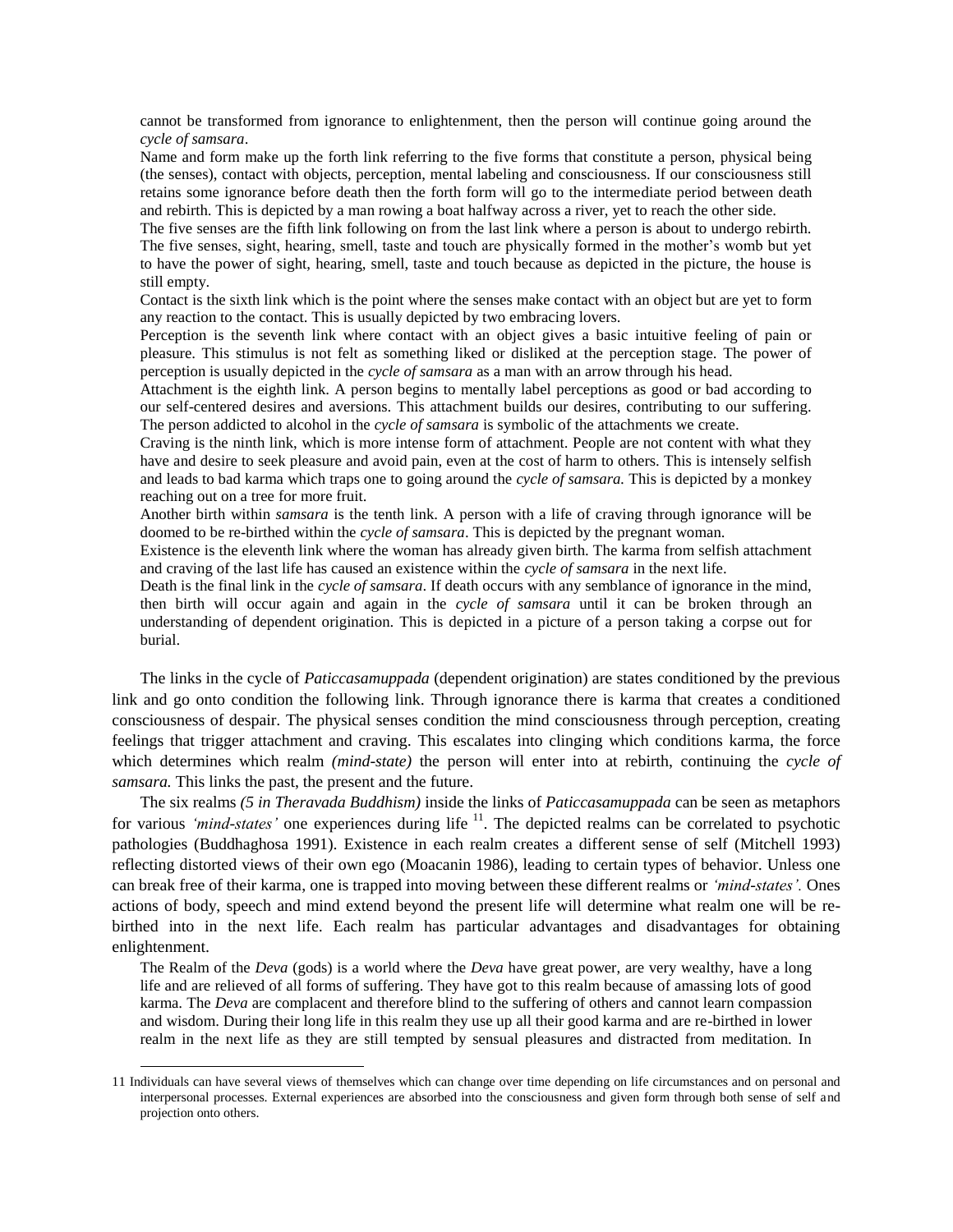*Theravada Buddhism* the *Deva* share a realm with the *Asura*. The *Asura* are depicted in the *wheel of samsara* as gods with access to the wishing tree and are waging war with the *Devas* for control of the tree. The white Buddha is playing the vena to remind the gods that their time in this realm is only temporary.

The Realm of the *Asura* is a world of envy, jealousy and hate. The *Asura* have the same comforts as the *Deva*. They have gotten into this realm because they had good intentions but committed bad acts, most likely harming others. They have enough good karma to get into the *Asura* realm above the lower worlds but their hate and jealousy prevents them from entering the realm of the *Devas*. The *Asura* see themselves are superior to all others with no patience for inferiors and usually look down and belittle others. Outwardly they show themselves pious, wise, just and fair, devoted to worship. The *Asura* are mortal enemies of the *Deva* and are fighting a continual feudal war over the wishing tree. The roots of the wishing tree are in the realm of the *Asura* but the wishing fruit only grows in the realm of the *Deva*. The Buddha depicted in the realm is holding an arrow and preaching moral restraint.

The *Manusya* or the Human realm is based on passion, doubt, desire and pride, all qualities of human existence. This realm is the most advantageous and most precious, as there are fewer humans than other creatures, except for *Devas*. Only humans have the wisdom to practice Buddhism. Therefore the human realm is the only realm where one can obtain enlightenment because humans have much more potential when life is pursued correctly. However most people waste their lives in the pursuit of material objects which end up reinforcing attachment, craving and clinging. Therefore most descend to a lower realm in rebirth. The scene depicts Buddha teaching the benefits of mental discipline and *The Four Noble Truths* to his disciples.

The *Naraka* or Hell Realm is the most terrible of all the realms containing a number of cold and hot hells. People are rebirthed into the Hell realm because of burning hatred, coldhearted cruelty and aggression. People remain in the hell realm until all their bad karma is extinguished and they are propelled into another realm. The lord of death is depicted in the top right hand corner of the realm where he holds a mirror so people can see their own bad karma. One the top right hand side is a Buddha holding water to signify patience and a flame as the light of hope.

The *Tiryagyoni* or Animal Realm is a world based on stupidity, prejudice, complacency with little intelligence. People who are ignorant, act upon primal motivations without any moral reflection and contented are destined for rebirth in the Animal Realm. Within the realm one lives a sheltered life of slavery trying to avoid discomforts. As animals cannot reason they are incapable of learning Buddhism and will stay there for many rebirths. The Buddha is depicted in this realm as holding a Dharma scroll to show the benefit of perfect wisdom and ethical conduct.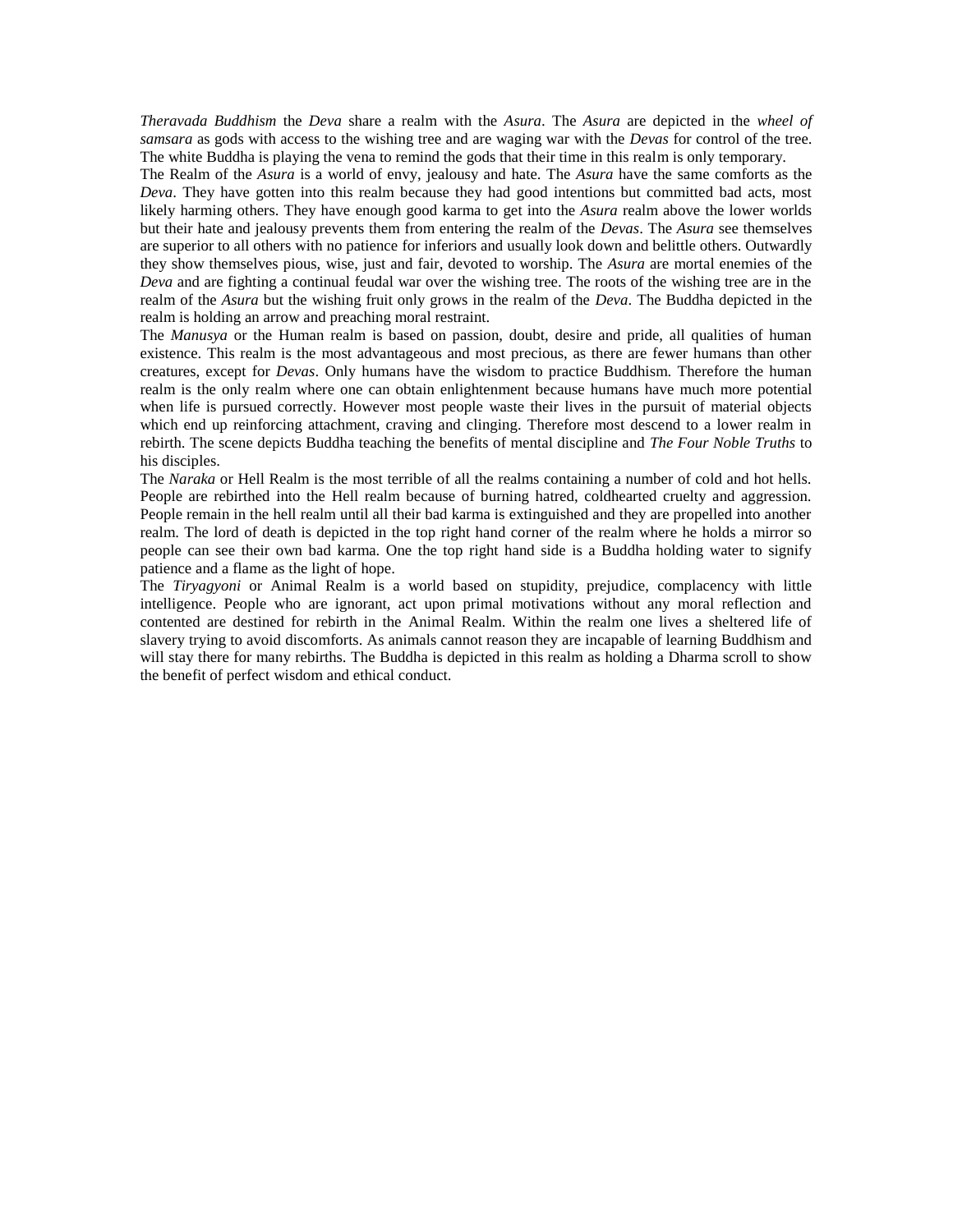

(With permission Wat Suan Mokkh, Chaiya, Thailand)

Figure 1. The Wheel of Samsara.

The Realm of the *Preta* or Hungry Ghosts is where people have an insatiable hunger and craving which cannot be satisfied. A hungry ghost is always looking outside himself for new things that will satisfy his hungry and craving. People are rebirthed into this realm because they are addicted to something, obsessed, compulsive or possessive in their previous lives. The hungry ghosts are depicted as beings with big empty stomachs, long necks that cannot shallow and a pinhole mouth, so their desires will always torment them. They have fire coming out of their mouths because their cravings cannot be satisfied. A Buddha is seen carrying a container of nourishment to sooth their pain.

The black and white circle inside the realms shows that karma drives people around the realms. The white side shows ascension into the higher realms of the *Asura, Manusya* and *Deva*, while the black side shows the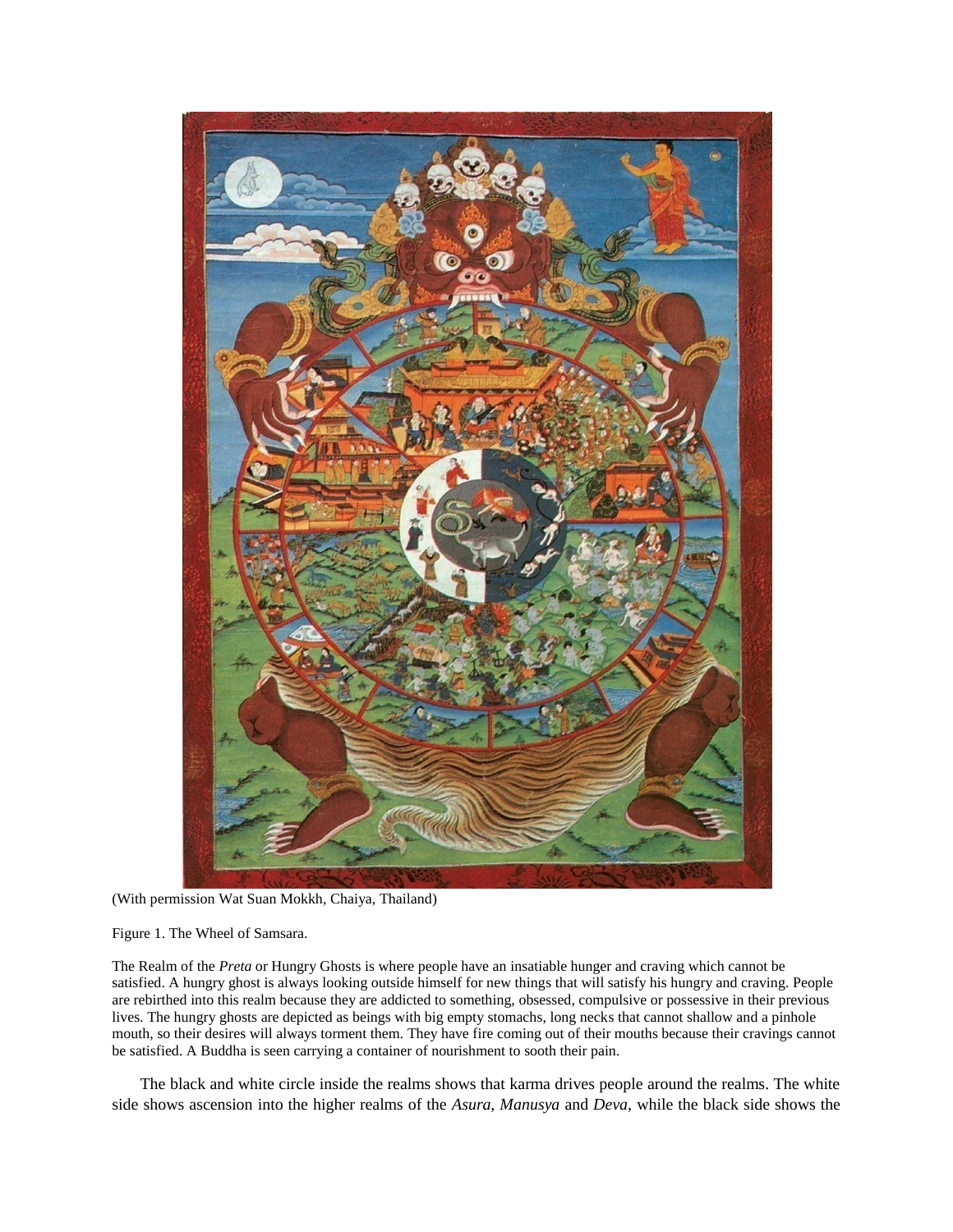dissension into the lower *Tiryagyoni*, *Preta* and *Naraka* realms. The very centre of the *wheel of samsara* shows the tree poisons we develop from birth. The snake shows anger which is very powerful as it can destroy previously collected good karma. The Rooster represents high sexual drive and the pig represents ignorance. These three animals are shown chasing each other because each poison reinforces the other two. This is the reason why people keep having rebirths within the *wheel of samsara.*

The *wheel of samsara* is held by the demon *Yama* who depicts death and suffering as an inevitable fate within *samsara*. One is encouraged to forsake attachment for the pleasures of wealth, material things, beauty, youth and reputation that hinder an enlightened mind free of anger, greed and ignorance. The Buddha on the top right hand side points to the moon which represents *The Third Noble Truth,* the cessation of desire, *i.e.,*  there is a way to end suffering and escape *samsara*.

Although the *wheel of samsara* specifically refers to individual delusion, analogies can be drawn out to organizations. The physicist David Bohm (1965) conceptualized consciousness as a collective stream of thought where meaning is developed through language and individuals make sense of it. As a 'collective consciousness' where individuals share the assumptions, beliefs and values of the group, an organization can also be seen as being trapped within the *wheel of samsara*, unable to see though its collective delusions. The 'collective consciousness' of the organization would hold views about how much the organization can influence the environment it operates within, the nature and strength of their own competencies, how competitors will react to their actions, how consumers think, how employees are motivated and what constitutes an opportunity to the organization. The story of the CEO and the three letters has probably been told in many countries with local variations:

After a poor year of corporate performance the company was about to have its annual board meeting. The CEO felt responsible and decided it was necessary for him to resign. The board accepted his resignation and appointed a new CEO. The new CEO met with the outgoing CEO in his office as he was packing his things and asked what advice he could give. The outgoing CEO replied *"I have put three letters in the top right hand drawer, if you get stuck, open them for my advice."*

A year went by and company performance had not improved. The new CEO had to face the board the next day and was stressed for what answer he could provide at the meeting. He remembered the letters the outgoing CEO had placed in the top right hand drawer. Hoping for an answer he opened the drawer, took out the first letter and opened it. The letter told him *"to advise the board to carry out a complete restructuring and reorganization".*

The CEO was excited and went to the meeting suggesting the restructuring and reorganization. The board was very happy with the plan and gave him another year to implement it.

Another year went by and company performance was still poor. It was the night before the annual board meeting and the CEO knew he had to face the board again. He remembered the letters in the drawer the last CEO had left and rushed for the letter. Opening the letter and reading the advice he was excited. *"Advise the board that the company"s strategy has to be realigned with its structure"*. The CEO went into the meeting confident and got another year to implement the plan.

Another year went by and there had been no improvement in company performance. The CEO was really perplexed and didn't know what to say. He remembered the letters the former CEO had placed in the drawer and took the last letter out and opened it. The letter read *"put in your resignation tomorrow and leave three more letters in the top drawer".*

Contemporary Buddhism is taking a more liberal view of attachment/detachment (Ghose 2004). Some detachment could actually be apathy towards anything and everything by a person. Detachment itself can be a sign of the inability of a person to handle life situations, for example use detachment as a defense mechanism to cope with distress; *such as a child coping with the distress of the absence of a parent* (Kobak 1999). This can possibly leave unresolved issues between the child and parent, which can be considered unhealthy and detrimental to emotional growth and learning. There is a difficulty of distinguishing apathy from the type of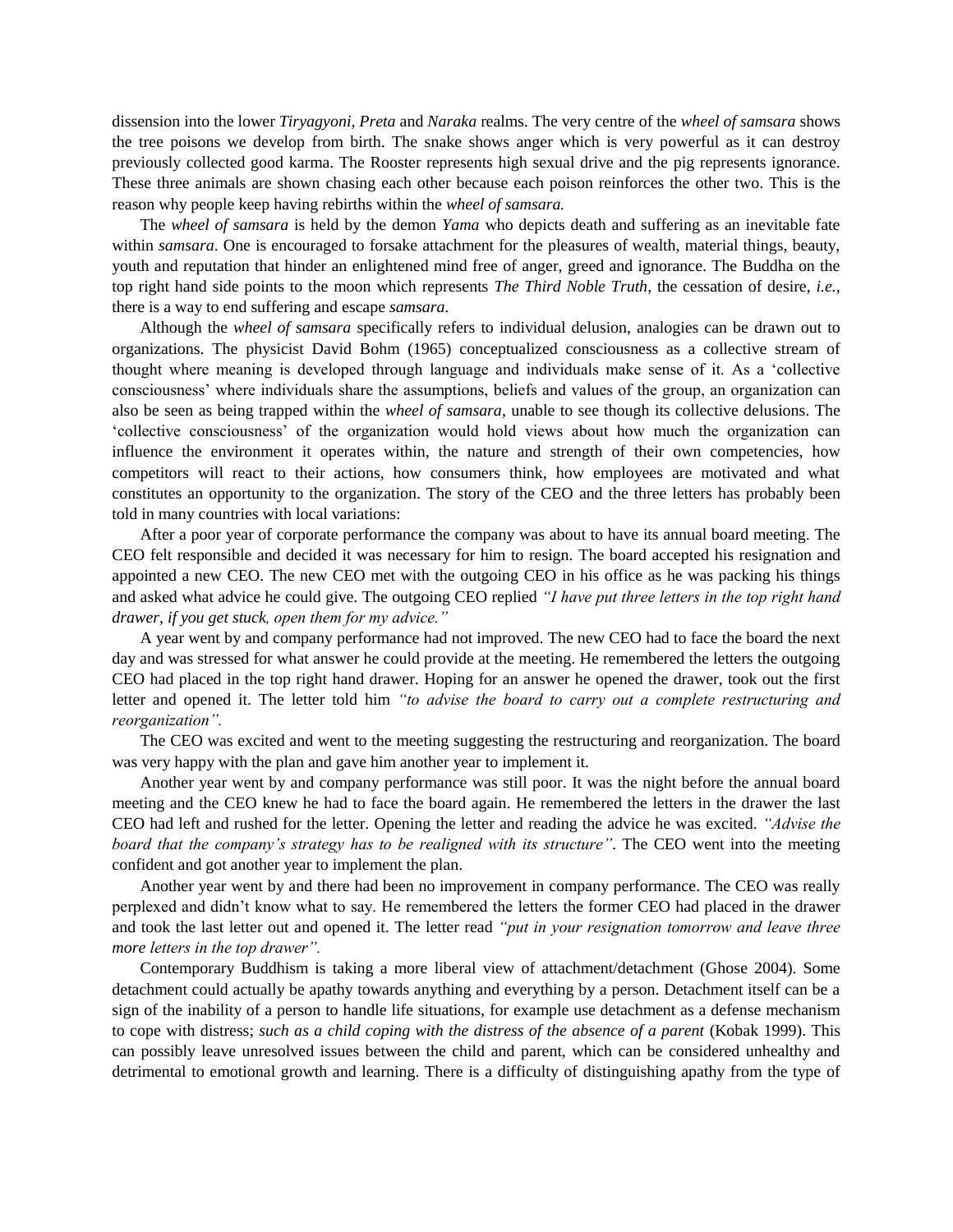detachment that liberates the consciousness. Therefore a possible reason for and effect of detachment, is people become apathetic losing any care about the world and being unhappy.

There can be distinctions made between desires that are unwholesome like greed and desires that are consistent with Buddhist practice like the desires for auspicious virtues. This also implies some distinction could be made between *"positive"* and *"negative"* desires (Govinda 1991). The test here is whether any desires emotions or thoughts are ego-centric or not? (Ghose 2004). Even the desire to do virtuous things can be egocentric in nature.

Thich Nhat Hanh (1976, P. 38) stated that every feeling whether good or bad, powerful or light should be paid attention to with mindfulness<sup>12</sup> that can be used as a force to protect the psych. This has two important implications. The first is to be aware of our own biases and distortive tendencies in our perception of objects. The second implication is that we protect ourselves from harmful influences and *"emotionally"* learn. Psychotherapy advocates a healthy ego which requires some *"healthy attachment"* like identification in the creation of a sense of self (Winnicott 1965, 1971). Das (2003) expands on identity as being something we experience spiritually, sexually, sensually, intellectually, economically, philosophically, and so on. Identity is situationally dependent upon the role one plays as a mother, father, worker, student, etc. However from the Buddhist perspective, this can lead to an ego produced out of mistaken identity, based on anxiety and confusion about *"who I am"* (Engler 2003, P. 36).

John Bowlby's (1980) seminal work on attachment theory defines attachment as one of the prime motivational systems with its own workings and interfaces with other motivational systems. What may be important is understanding desire as a driver of motivation (Smith 1987). Thus some attachment is considered to be a healthy part of a person's psychological make-up, a driver for action. However it should be noted that the motivation behind our actions is usually desire, which unchecked can develop into many abnormal pathologies like depression, anxiety, aggression, etc (Epstein 2005). It is not the desire that causes the suffering, but what we do with our desire. People need to feel secure and have loving relationships to provide a base for life exploration, which requires some attachment. Michael Porter (1980, P. 267) also recognized that emotional attachment can influence rationality of strategic decision making where one may be committed to a business, have a sense of pride, be concerned about the stigma attached to a decision, identify with the program or venture, etc.

A true understanding of the concept of attachment and detachment from the Buddhist perspective may have been lost in the semantics of translation, especially with the institutionalization of most of Buddhism's doctrinal interpretations. Modern Buddhist and psychology scholars with the benefit of hindsight have added new perspectives by taking more liberal semantic interpretations of translations providing new insights (King 1994).

Dharma seeks to make us aware of the emotions one is attached and clinging to so that we can be freed from the suffering it produces. We make sense of the world we see through the filters of our own attachments which distort reality. Griffiths (1986) used a very useful metaphor of a mirror that cannot reflect light because of dust that has settled upon the surface clouding any clear view. So Buddhism and psychoanalytic-theory may assist in helping one see the manifestations of attachment and their underlying causes. The task is to let go of the distortions of perception created through sub-conscious attachments. This means understanding illusion from biased judgments, aversion, prejudice and greed in us and seeing the environment for what it really is. Buddhist Psychology provides a non-linear model for seeing a non-linear world. According to Freud (1912, P. 112), one is *…."in danger of never finding anything but what he already knows: and if he follows his inclinations he will certainly falsify what he may perceive"*.

We in adulthood have become a product of our own eyes, prisoners of our own mind, observing things with a construed reality (Welwood 1996, P. 122). Our attachment to thoughts, feelings and experiences continually reinforce and strengthen our narratives and rationalizations. In modern Western psychology the

<sup>12</sup> Mindfulness is a state of open acceptance of one's own perceptions and sensibilities that helps our experience of being calm, relaxed and alert state of mind and be aware of our thoughts without identifying with them (Ladner 2005, P. 19).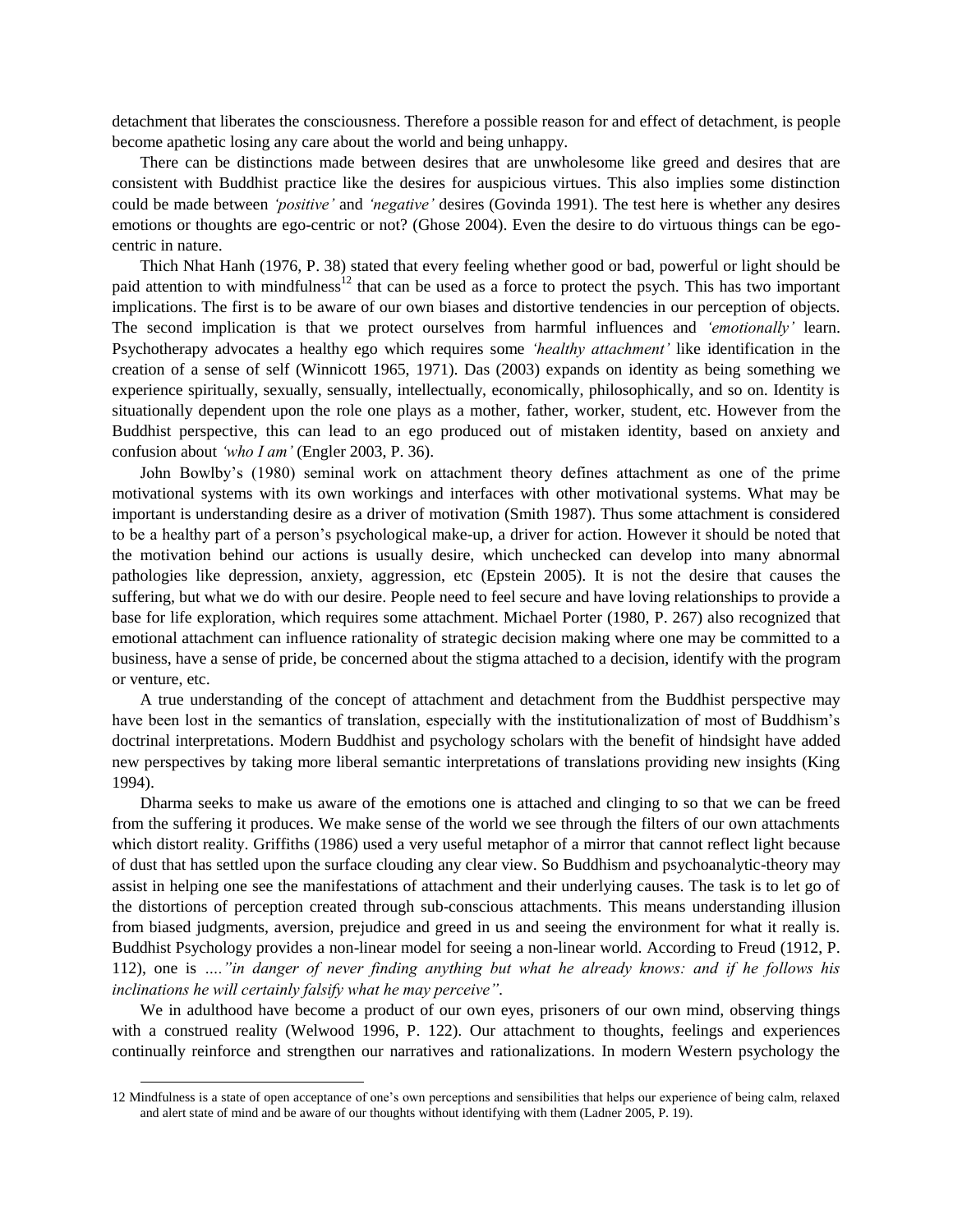tool to remedy distortion is termed cognitive reconstruction. One can learn to recognize weaknesses in beliefs, dysfunctional emotions that produce irrational thinking and resulting behaviors like stress, depression and anxiety, etc. Once these emotions are seen, and the motivations behind them are recognized, one can take responsibility for them. Then one's cognitive streaming can be changed, which will allow one to freely explore their internal and external worlds without the distortions of attachment and clinging. This may require changing cognitive streaming that has developed from early childhood.

## **References**

Bohm, D. (1965). *The Special Theory of Relativity*, New York, W. A. Benjamin.

Bowlby, J. (1980). *Attachment and Loss*, New York, Basic Books.

- Buddhadasa Bhikkhu (1992). *Paticcasamuppada: Practical, Dependent, Origination,* Bangkok, Vuddhidhamma Fund.
- Buddhadasa Bhikkhu (2007). *Handbook for mankind: Realizing your full potential as a human being,* Bangkok, Amarin Publishing (Translated from the Thai edition by Aniyanada Bhikkhu Roderick S. Bucknell).
- Buddhadasa Bhikkhu (2007). *Handbook for mankind: Realizing your full potential as a human being,* Bangkok, Amarin Publishing (Translated from the Thai edition by Aniyanada Bhikkhu Roderick S. Bucknell).
- Buddhaghosa, (1991). *The Path of Purification (Visuddhimagga), 5th Ed*., (translated by Bhikku Ňãnamoli), Kandy, Buddhist Publication Society.
- Claxton, G. (1990), Meditation in Buddhist Psychology, In: West, M. A. (Ed,), *The Psychology of Meditation*, Oxford, Clarendon Press.
- Das, L. S. (2003). *Letting Go of the Person You Used to Be,* London, Bantam Books.
- Engler, J. (1993). Becoming somebody and nobody: Psychoanalysis and Buddhism, In: Walsh, R, V, (Ed.), *Paths beyond ego: The transpersonal vision*, New York, G. P. Putman & Sons, pp. 118-121.
- Engler, J. (2003). Being somebody and being nobody: a reexamination of the understanding of self in psychoanalysis and Buddhism, In Safran, J. D, (Ed.), *Psychoanalysis and Buddhism: An unfolding dialogue*, Boston, Wisdom Publications, pp. 35-86.
- Engler, J. (2003). Being somebody and being nobody: a reexamination of the understanding of self in psychoanalysis and Buddhism, In Safran, J. D, (Ed.), *Psychoanalysis and Buddhism: An unfolding dialogue*, Boston, Wisdom Publications, pp. 35-86.
- Epstein, M. (1995) Thoughts Without a Thinker: Psychotherapy from a Buddhist Perspective, New York, Basic Books.
- Epstein, M. (1995) Thoughts Without a Thinker: Psychotherapy from a Buddhist Perspective, New York, Basic Books.
- Epstein, M. (2001). *Going on Being,* New York, Broadway Books.
- Epstein, M. (2007). Psychotherapy without the self a Buddhist perspective, London, Yale University Press.
- Freud, S. (1912). *Recommendations to Physicians practicing psycholanalysis,* (1912 edition, Vol. 12), London*,*  Hogarth Press.
- Freud, S. (Ed.). (1926). *Inhibition, Symptoms and Anxiety*. (1964 edition, Vol. 19), London, Hogarth Press.
- Ghose, L. (2004). A Study in Buddhist Psychology: Is Buddhism truly pro-detachment and anti-attachment?, Contemporary Buddhism, Vol. 5, No. 2, pp. 105-120.
- Goleman, D. (2004). Destructive emotions and how we can overcome them: A dialogue with the Dalai Lama, London, Bloomsbury Publishing.
- Gowda, M. V. R., (1999). Heuristics, biases and the regulation of risk, *Policy Science,* Vol. 32, pp. 59-78.
- Griffiths, P. J. (1986). On being mindless: Buddhist Meditation and the mind-body problem, La Salle, Open Court.